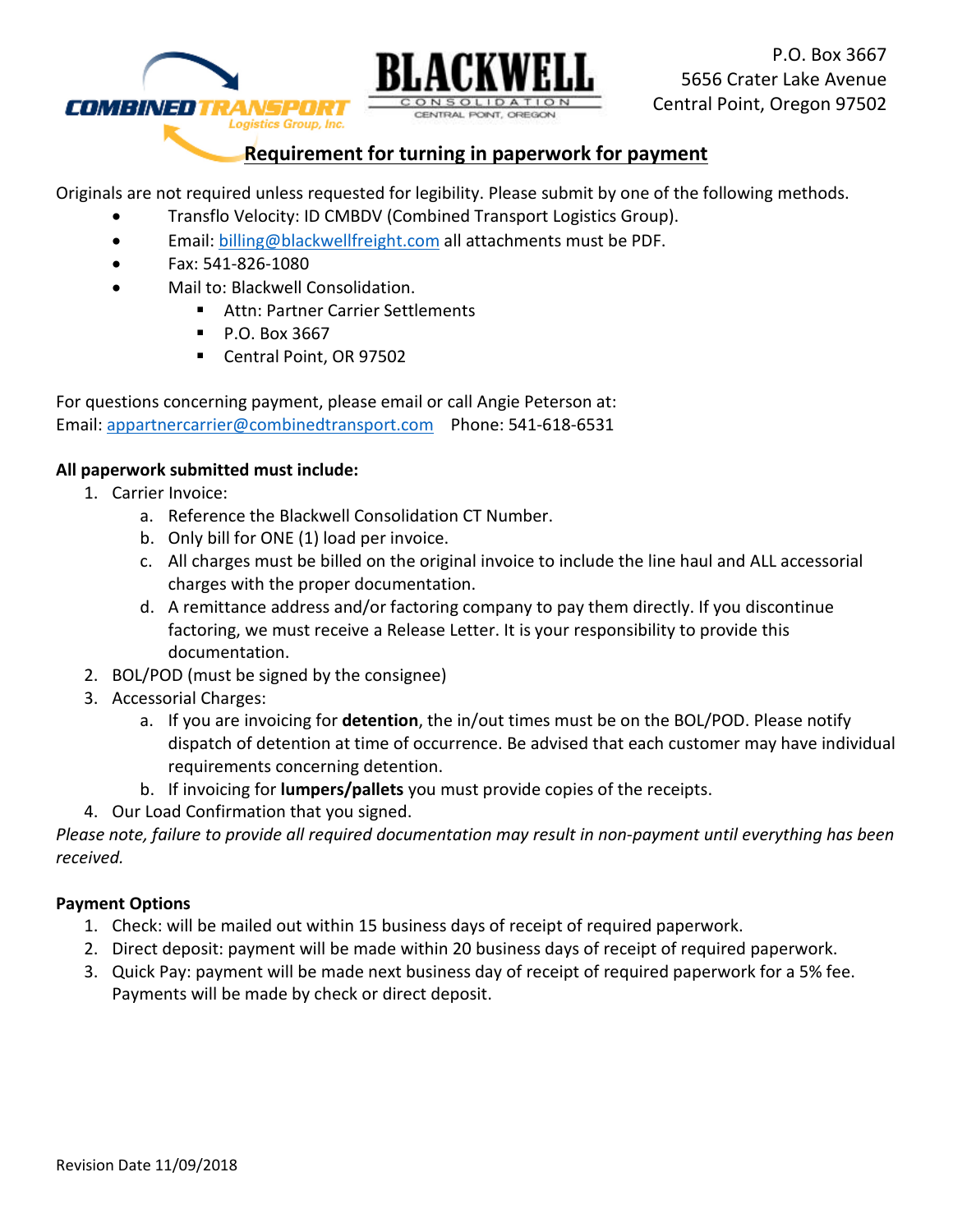



P.O. Box 3667 5656 Crater Lake Avenue Central Point, Oregon 97502

# **Quick Pay Sign-Up**

**Quick Pay Requirements:** Partner Carriers have the option of next business day pay on any load delivered without damage for a 5% fee. All completed and legible paperwork must be submitted (Carriers invoice, signed BOL/POD and lumpers/pallets if applicable) to our billing department. Carrier may send completed paperwork electronically to expedite payment processing. Payments will be processed M-F except holidays. Invoices received after 2:30pm Pacific Time will be considered received the next business day.

Incomplete, illegible, or paperwork with noted damages may delay payment to the carrier. Carrier will be ineligible for enrollment of Quick Pay if working with a factoring company. Please send a letter of release from your factor if you are currently using a factoring company.

Blackwell Consolidation may refuse to enroll carrier in the quick pay program at our sole discretion. Carrier must be established with Blackwell Consolidation to be approved for Quick Pay (at least one previous load must be moved by carrier).

## **Carrier Information:**

| Company Name          |       | DOT# |
|-----------------------|-------|------|
| <b>Street Address</b> |       |      |
| Phone                 | Email |      |

\_\_\_\_ Check \_\_\_\_ Direct Deposit (please fill out ACH/Direct Deposit Form)

By signing below I agree to Quick Pay and authorize the associated fees to be deducted. I confirm that I am authorized to make payment decisions for this carrier. I am not using a factoring company, or a letter of release will be submitted. I understands that should I wish to alter or discontinue Quick Pay it will be necessary to make such a request in writing to [appartnercarrier@combinedtransport.com,](mailto:appartnercarrier@combinedtransport.com) or PO Box 3667, Central Point, OR 97502, or by Fax 541-826-1080.

**Authorized Signature** \_\_\_\_\_\_\_\_\_\_\_\_\_\_\_\_\_\_\_\_\_\_\_\_\_\_\_\_\_\_\_\_\_\_\_\_\_\_\_\_\_\_\_\_\_\_\_\_\_\_\_\_\_\_\_

**Printed Name and Title** 

Please do not fill out this form unless you are interested in quick pay